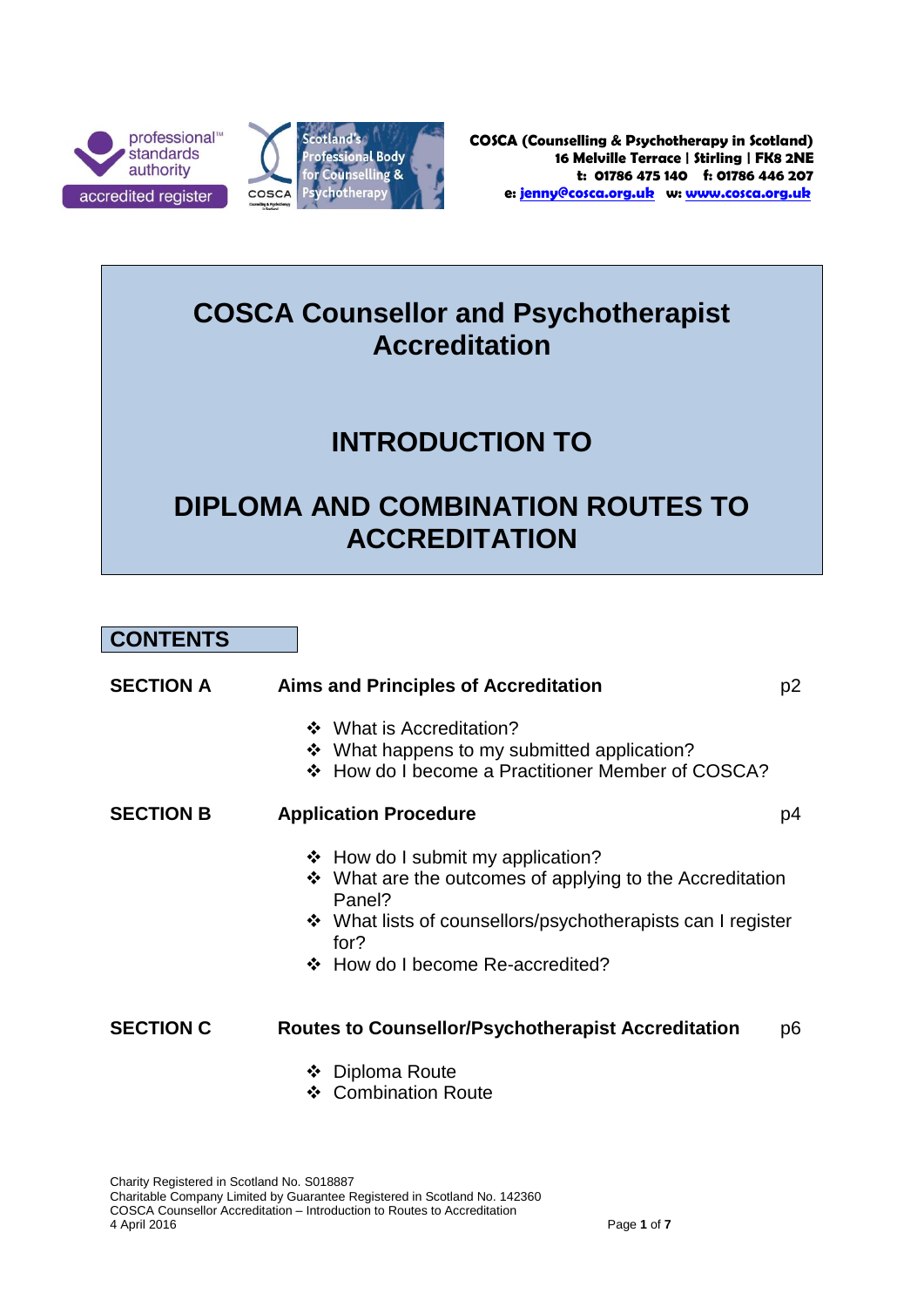## **A. AIMS AND PRINCIPLES OF ACCREDITATION**

#### **What is Accreditation?**

- 1. COSCA, the professional body for counselling and psychotherapy in Scotland, aims to maintain standards of qualifications, training and practice in counselling and psychotherapy. This is to protect clients and counsellors/psychotherapists, minimise the danger of malpractice and support the development of counselling and psychotherapy in Scotland. COSCA, therefore, has developed a system of accreditation of counsellors and psychotherapists, underpinned by its Statement of Ethics and Code of Practice.
- 2. The key purpose of Accreditation is to provide an assurance to the general public that a counsellor/psychotherapist has been assessed and deemed to have attained a mature, professional, competent, safe and ethical standard of practice. Accreditation is also about confirming and evidencing good practice. Accreditation is seen as a part of the professional development of counsellors/psychotherapists. Accreditation requires applicants to demonstrate the quality of their practice and that they have reached a standard that is acceptable for accreditation by COSCA.
- 3. COSCA recognises that any system of accreditation is as much a protection for the counsellors/psychotherapists concerned as a protection for their clients. COSCA delegates responsibility for the format and criteria of the COSCA accreditation process to its Accreditation and Recognition Standing Policy Group. Through detailed discussions, and consultation within COSCA and other professional counselling bodies, the Group has designed these accreditation criteria, and will continue to monitor and review them. The Group strives to work reflectively so that a sensitive balance between safety and creativity can be reached. Underpinning the whole development of an accreditation system is the recognition that accreditation for counsellors and psychotherapists is a crucial yet complex process. As such it will require continual refinement and revision.
- 4. COSCA aims to make the process of accreditation accessible and supportive. It is aware of the diverse backgrounds of qualifications, training and experience that counsellors and psychotherapists will bring to the process of accreditation and it has aimed to design a system that can assess this fairly. The process of accreditation is about enabling applicants to show that they have achieved set criteria and is not simply a question of verifying that an applicant has submitted appropriate documentation.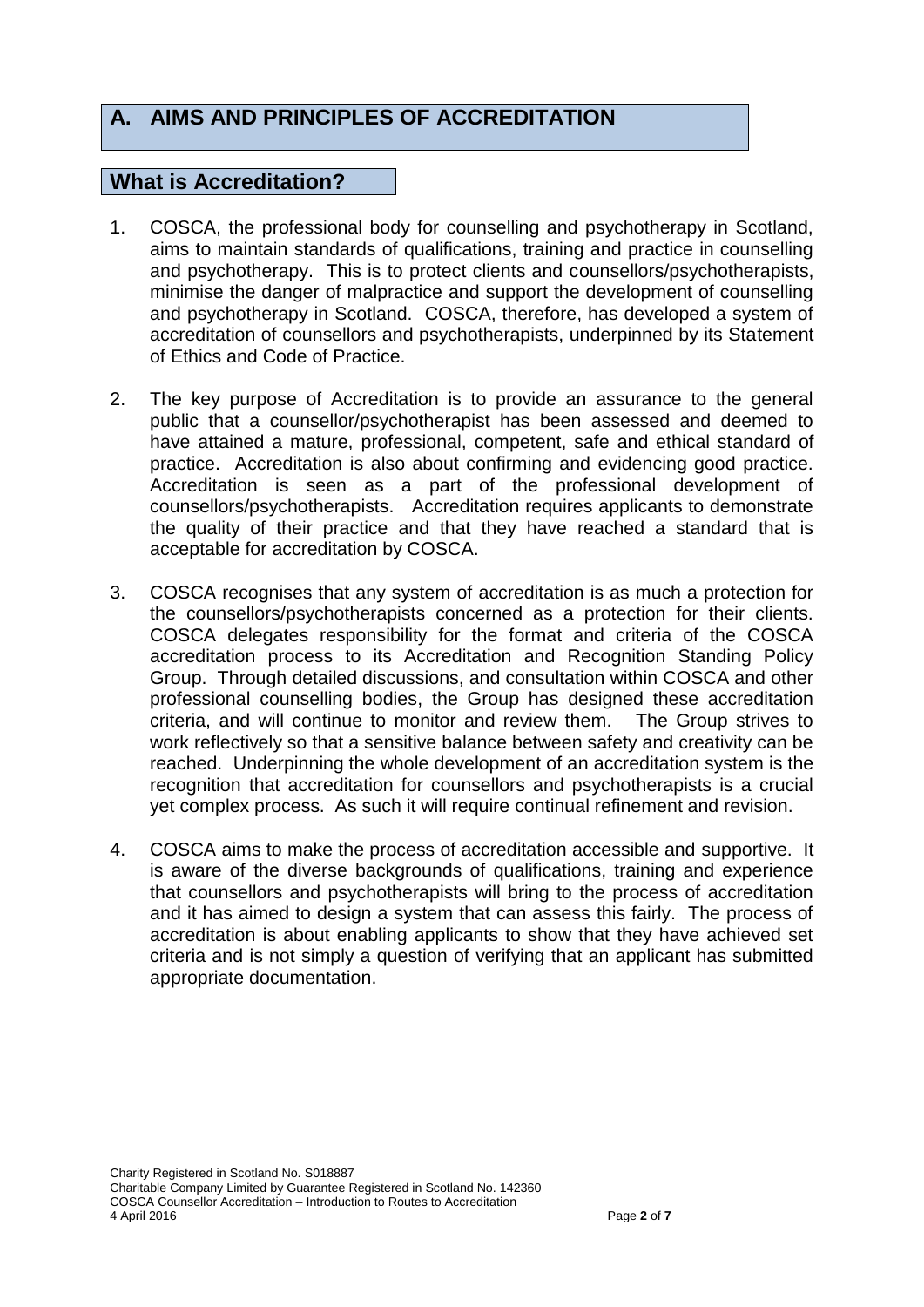## **What happens to my submitted application?**

- 5. Decision-making on applications for accreditation is the responsibility of COSCA's Counsellor/Psychotherapist Accreditation Panel. The Accreditation Panel is a working group comprised of experienced accredited counsellors/psychotherapists. The Accreditation Panel aims to provide the degree of consistency necessary to take account of the variety of approaches, qualifications, training and experience presented for submission by applicants.
- 6. In their deliberations, the Accreditation Panel is asked to compare the entire documentation against the criteria. An application should be such that the Accreditation Panel can say, on the basis of what has been submitted, that the applicant is fit, via their learning, skill and experience, to work as a counsellor/psychotherapist independently, as well as within organisations. On the basis of the application the Panel should also be able to be confident that members of the public seeking help from the accredited counsellor/psychotherapist will receive an appropriate response.
- 7. Applicants can draw upon training and experience gained while working as counsellors/psychotherapists independently, as employees, or as volunteers.
- 8. The timescale involved in the COSCA accreditation process is based on the understanding that becoming a counsellor/psychotherapist is a gradual process requiring consolidation through time. Where an applicant is applying via the Diploma route, and may have only limited previous counselling experience, the timescale allows for the consolidation of knowledge and skills gained during the Diploma training.
- 9. All written materials provided by COSCA for the accreditation process are the copyright of COSCA. Photocopying, or copying by any other means, is restricted to the personal use of the applicant.

## **How do I become a Practitioner Member of COSCA?**

10. The first step in the process of accreditation is that an applicant must be a **Practitioner Member** of COSCA.

Practitioner Members are required to have completed a minimum of 300 cumulative contact hours of training in counselling/psychotherapy. The cohesive core of the above training needs to take place within a period of 5 years. As part of the above training, but not included in the 300 hours, you are required to have a supervised counselling practice placement. Additional training needs to be in substantial and planned blocks, and clearly progressional from the core training.

Practitioner Members are required to have a cumulative practice base of 200 hours, with an average of 2 hours per week; have a supervision ratio of 1:12; and have achieved 54 cumulative hours of continuing professional development with an average of 18 hours per annum over the last 3 years.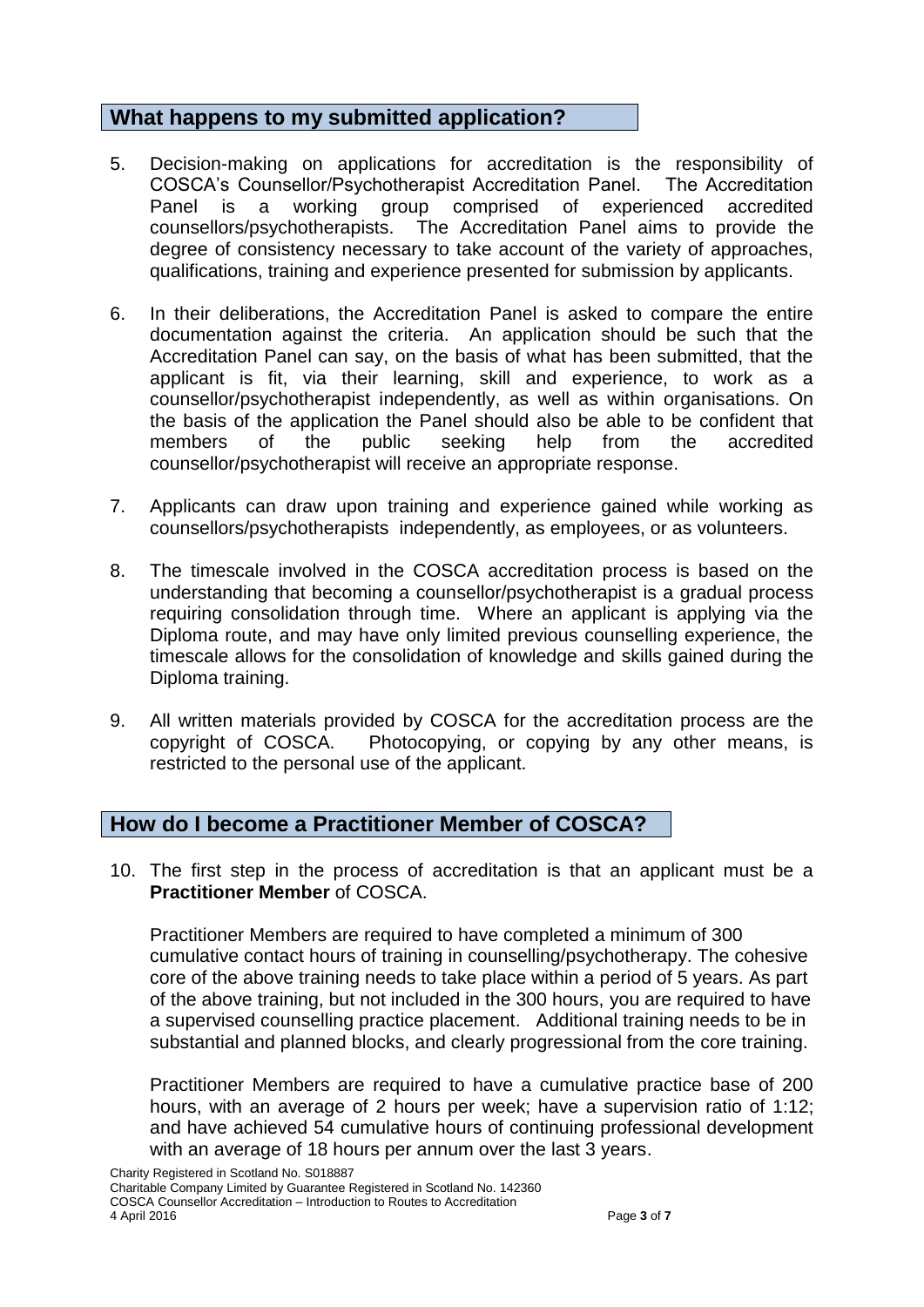Applicants must abide by COSCA's Statement of Ethics and Code of Practice and reflect knowledge of the Statement throughout their application. Details of how to apply for Practitioner Membership are available from COSCA's website [www.cosca.org.uk](http://www.cosca.org.uk/) or by contacting COSCA's office.

Please note that you are eligible to apply for Practitioner Membership two years post your core training in counselling, psychotherapy.

## **B. APPLICATION PROCEDURE FOR ACCREDITATION**

## **How do I submit my application for accreditation?**

- 1. All applicants require to follow the most up to date Guidelines and use the most up to date Application Form. The most up to date information is available from the COSCA website: [www.cosca.org.uk.](http://www.cosca.org.uk/) You should include the date of the Guidelines in the box provided under Appendix B of the Application Form.
- 2. All applications must be submitted, **one master and four copies,** to COSCA, 16 Melville Terrace, Stirling FK8 2NE, and be accompanied by the application fee. See COSCA's website for current fee. Applicants should keep a copy of their application.
- 3. Please present information clearly and **typed**. Applications that are difficult to read will be returned to the applicant and will have to be re-submitted at the next submission date.
- 4. Submission dates are twice yearly: the last working days of March and September. Applications arriving at the COSCA office later than these dates will have to wait until the following round.
- 5. The application must include a contents page, a supervisor's report, and an application checklist (see **Appendix A of the Guidelines, Criteria and Application Form**).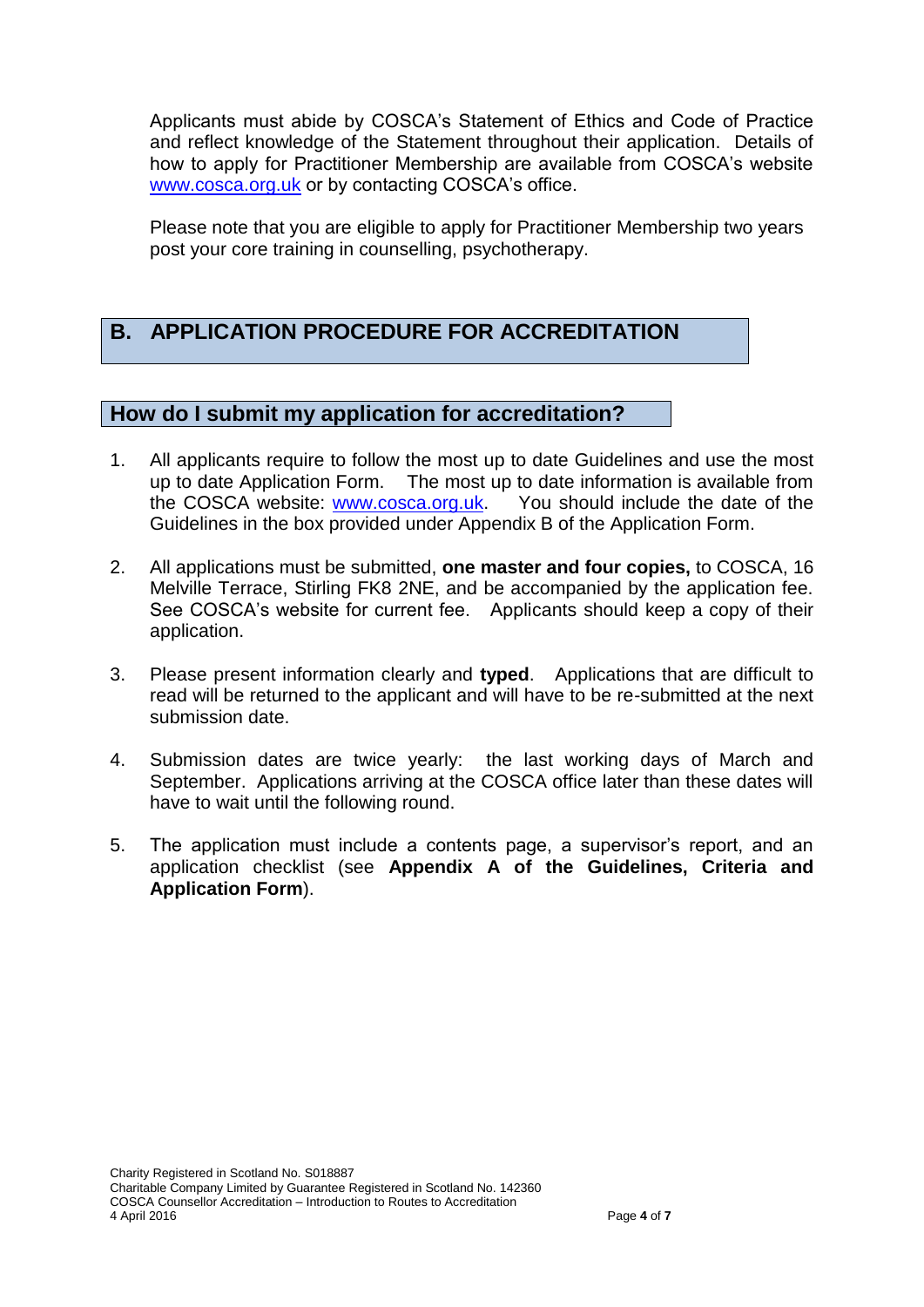## **What are the outcomes of applying to the Accreditation Panel?**

- 6. When determining each application, the Accreditation Panel has four options:
	- **Accreditation**
	- **Provisional acceptance for Accreditation** subject to minimal requirements or re-submission of certain documents. *See website for re-submission fee.*
	- **No Accreditation Meantime –** some section(s) will require resubmission. *See website for current fee.*
	- **No Accreditation –** substantial section(s) of the submission do not fulfil COSCA's requirements and considerable work is required, essentially representing a fresh application. *See website for re-application fee.*
- 7. The Chief Executive of COSCA will inform applicants in writing of the outcome, normally within 16 – 20 weeks of the submission date. The Panel will give details of where an application fails to meet the criteria. The extent of the re-submission is at the discretion of the Panel. Applicants will be invited to fulfil the additional requirements and resubmit only that specific area which has been indicated by the Panel.
- 8. Applicants can appeal against the decision of the Panel, through the COSCA Appeals Procedure, within three months of the decision being made. There are two grounds for appeal:
	- $\checkmark$  a failure to follow the assessment procedures and/or quidelines; or
	- $\checkmark$  the applicant has new evidence which might have influenced the decision had it been available when the Panel considered the application for accreditation.

## **COSCA Register of Counsellors and Psychotherapists**

9. Once accredited, your entry on the COSCA Register of Counsellors and Psychotherapists will be updated to show that you are an Accredited Member of COSCA.

**How do I become Re-accredited?**

10. Please refer to COSCA website: [www.cosca.org.uk](http://www.cosca.org.uk/) Accreditation -Counsellor/Psychotherapist – Annual Renewal of Accreditation.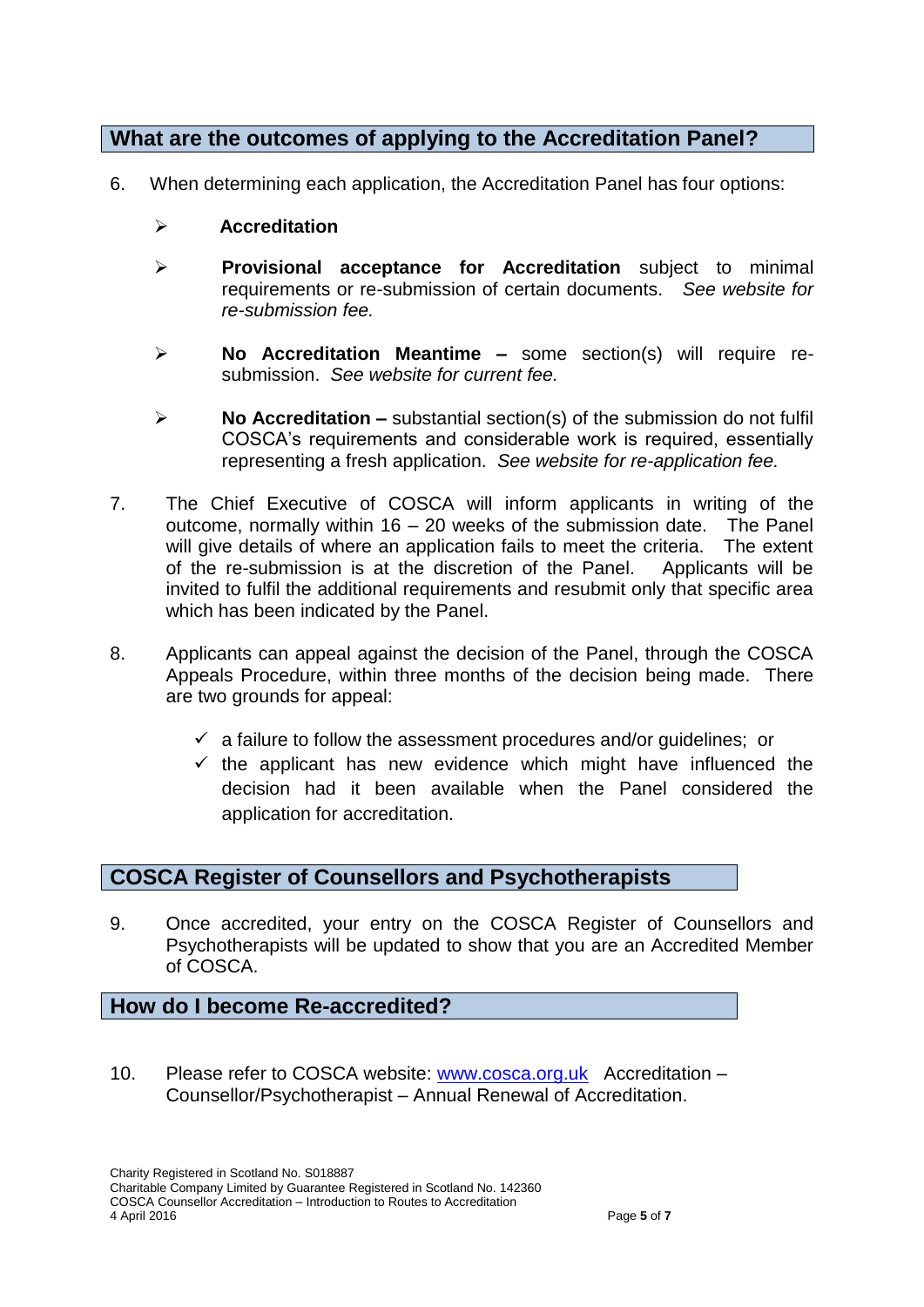## **C. ROUTES TO ACCREDITATION**

There are two routes to accreditation:

## **1. Diploma Route**

The Diploma Route is for counsellors/psychotherapists who have completed a COSCA or equivalent validated diploma in counselling/psychotherapy and have at least two years post diploma counselling/psychotherapy experience. Please contact the Development Officer (Individuals/Courses) to obtain details on equivalency.

*Full details of the Diploma Route are to be found in Guidelines, Criteria and Application for the Accreditation of Counsellors and Psychotherapists – Diploma Route.*

#### **2. Combination Route**

The Combination Route is for counsellors/psychotherapists who have been working for several years, who have not completed a COSCA validated diploma or equivalent, but who have some formal core training, such as offered within an agency/organisation, and have significant practical experience. Counsellors/psychotherapists applying for accreditation by this route must provide evidence of a combination of:

- i) Some cohesive units of formal counselling/psychotherapy training
- ii) Several years of practice under formal supervision at a minimum of 90 client contact hours per year.

In order to establish parity between applicants coming from a wide range of backgrounds COSCA has introduced the following system of measurement:

| Counselling/psychotherapy practice. 1<br>year of supervised and verified practice<br>(minimum 90 client hours/year)                                             | $= 1$ unit  |
|-----------------------------------------------------------------------------------------------------------------------------------------------------------------|-------------|
| Core training $-300$ cumulative hours of<br>formal counselling/psychotherapy<br>training, with the cohesive core of the<br>training taking place within 5 years | $= 4$ units |
| Further counselling/psychotherapy<br>training $-$ a coherent block of 75 hours of<br>training                                                                   | $= 1$ unit  |

Charity Registered in Scotland No. S018887

Charitable Company Limited by Guarantee Registered in Scotland No. 142360 COSCA Counsellor Accreditation – Introduction to Routes to Accreditation 4 April 2016 Page **6** of **7**